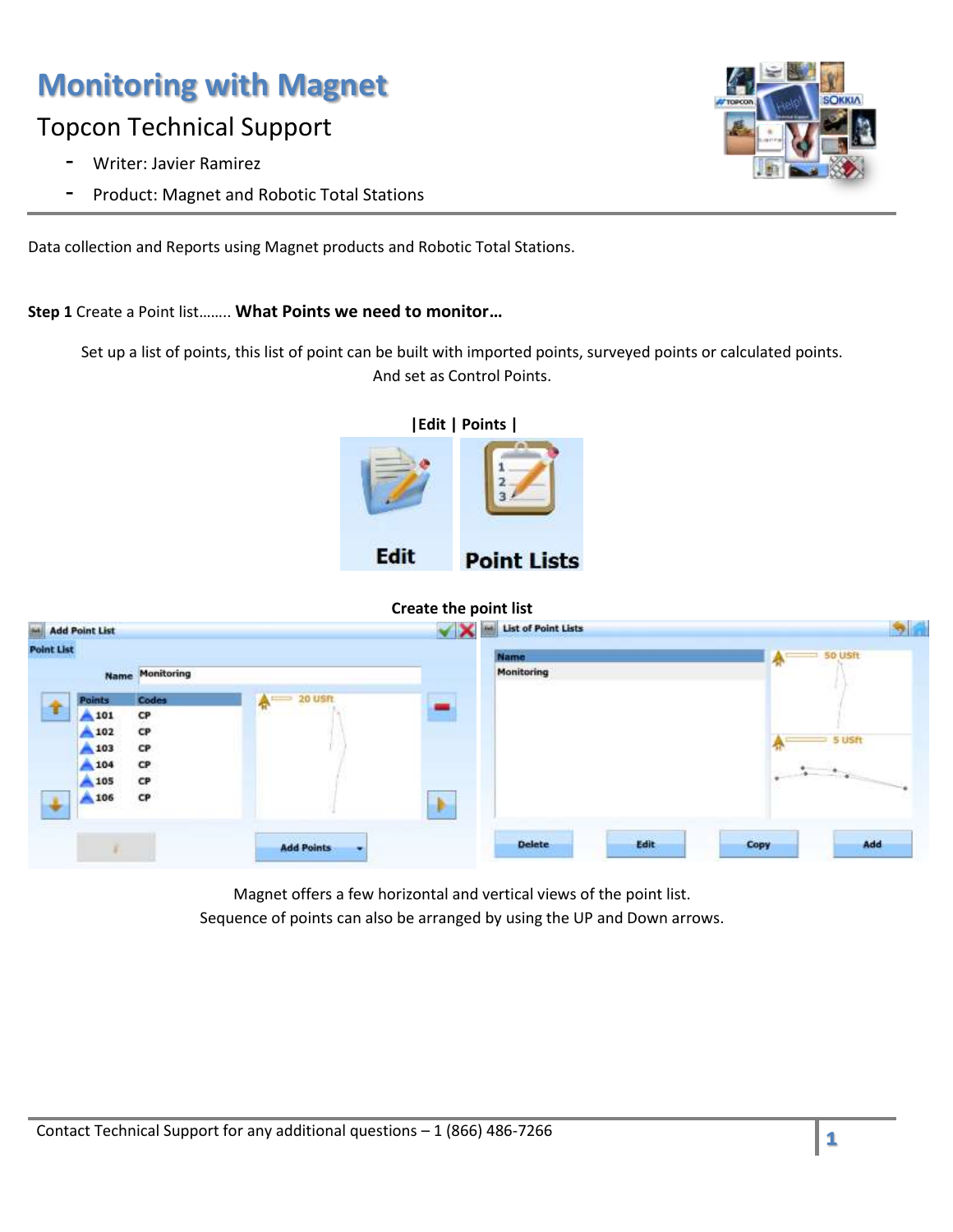## Topcon Technical Support

- Writer: Javier Ramirez
- Product: Magnet and Robotic Total Stations



**Step 2** Orient the instrument, and Start Module……. **Let's do this thing! ...**

Orient the instrument will be necessary, if not already done so.



| ٨ | <b>Point List</b> | Monitoring    |         | ä, |
|---|-------------------|---------------|---------|----|
|   | <b>Points</b>     | <b>Codes</b>  | 20 USft |    |
| т | 101               | CP            |         |    |
|   | 102               | $\mathsf{CP}$ |         |    |
|   | 103               | CP            |         |    |
|   | 104               | $\mathsf{CP}$ |         |    |
|   | 105               | $\mathsf{CP}$ |         |    |
|   | 106               | CP            |         |    |
|   |                   |               |         |    |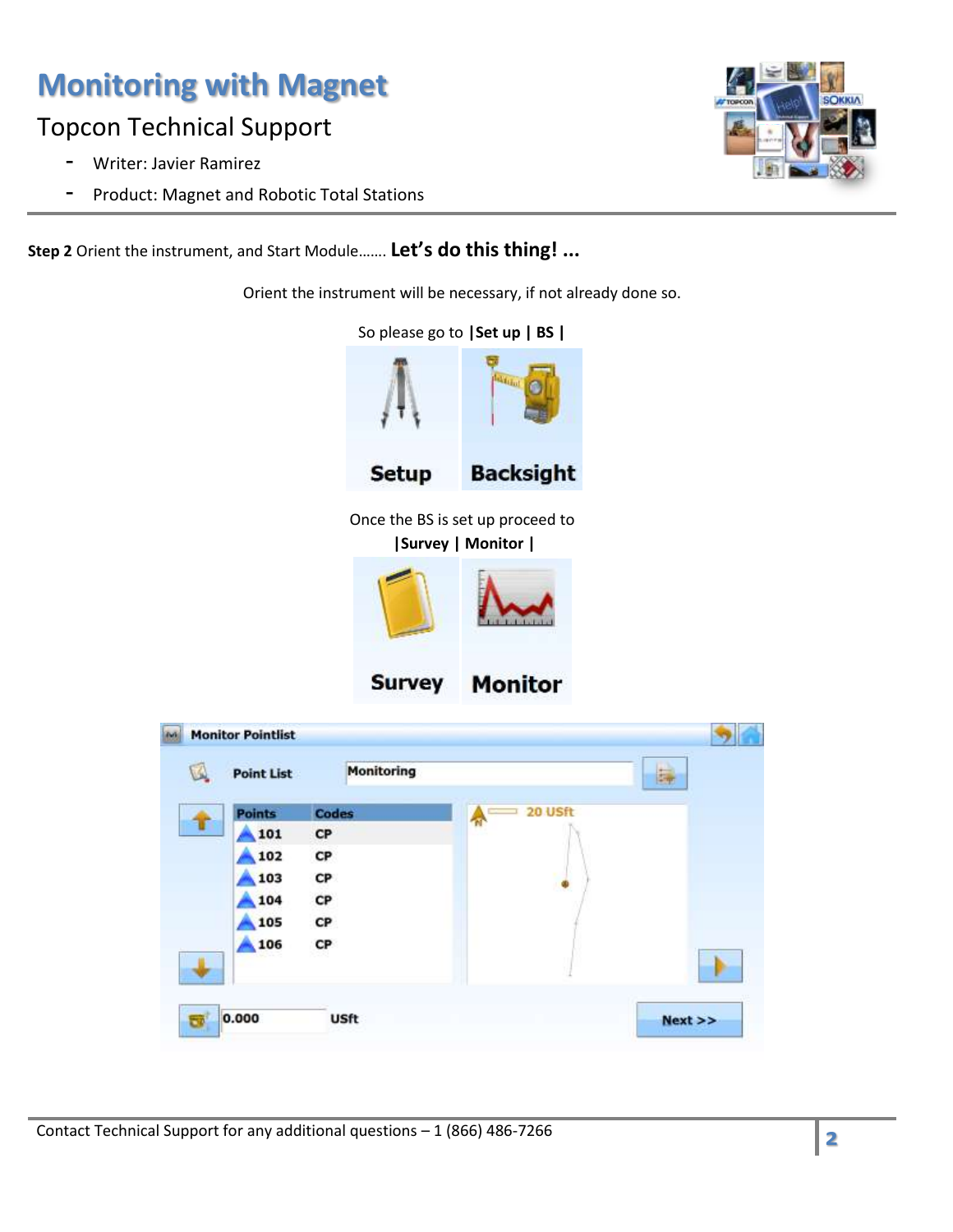## Topcon Technical Support

- Writer: Javier Ramirez
- Product: Magnet and Robotic Total Stations



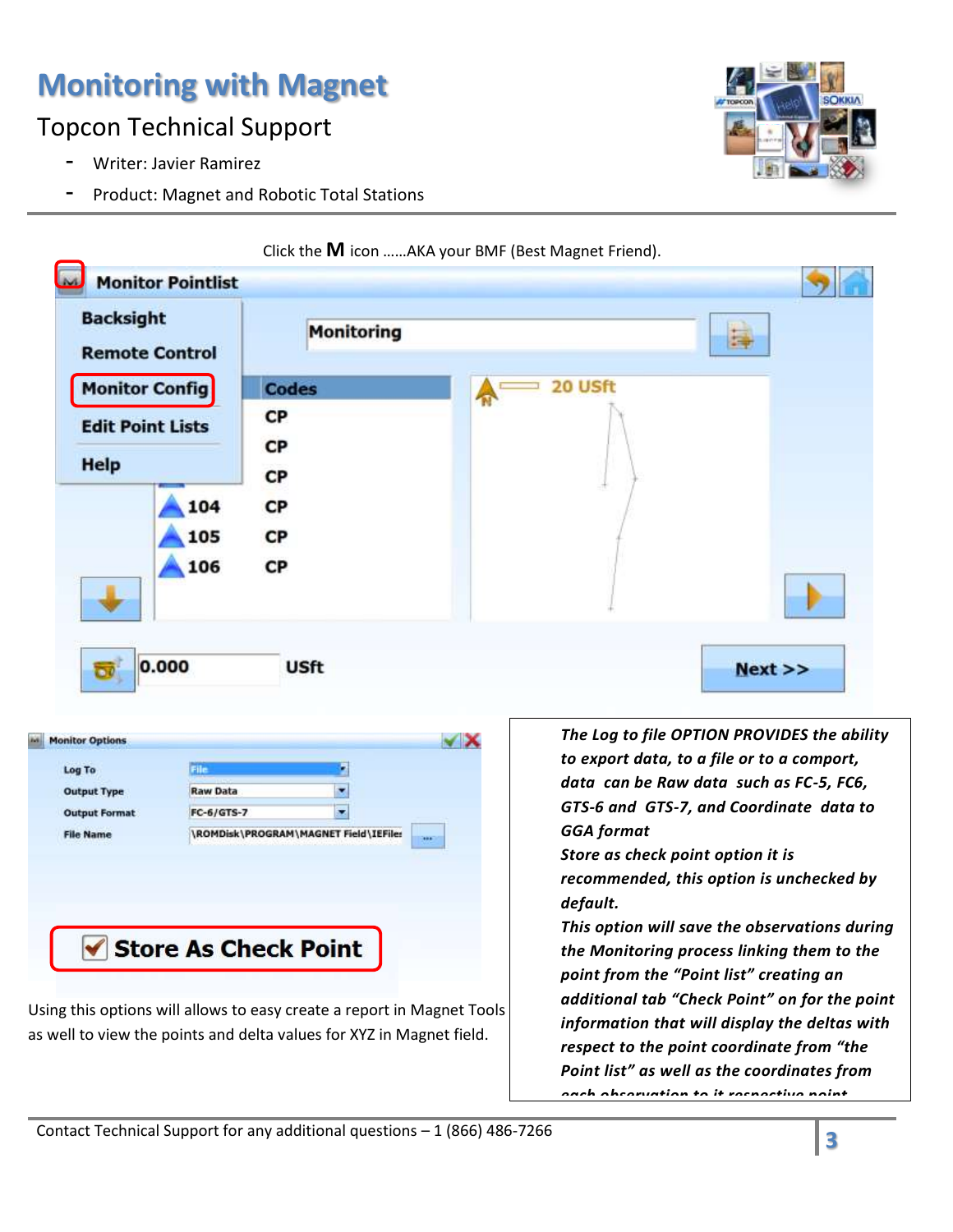## Topcon Technical Support

- Writer: Javier Ramirez
- Product: Magnet and Robotic Total Stations



Monitor **EDM Point number will be gray out since observations will be link as check shots.** 100 Point **Time that instrument will wait before starting new set**   $\bf{0}$ **Cycle Time of observations** secs **Automatically will start turn**  On Auto **and start new set of observations continuously. Press Start when ready** HA 0°00'02.0", VA 86°43'47.0" ۵ł **Start Button**■・客声は4+ α

So once we are ready to start……. Push the **start button**.

Using this options will allows to easy create a report in Magnet Tools

as well to view the points and delta values for XYZ in Magnet field.

One you start with this configuration the instrument will go as long as the user allows it, and you can stop this application on any moment, using the stop button.

Also is important to know that if a target is blocked, the software will attempt to find the target 2 more times, and if the target is not sighted, then it will created a record that the target was not available.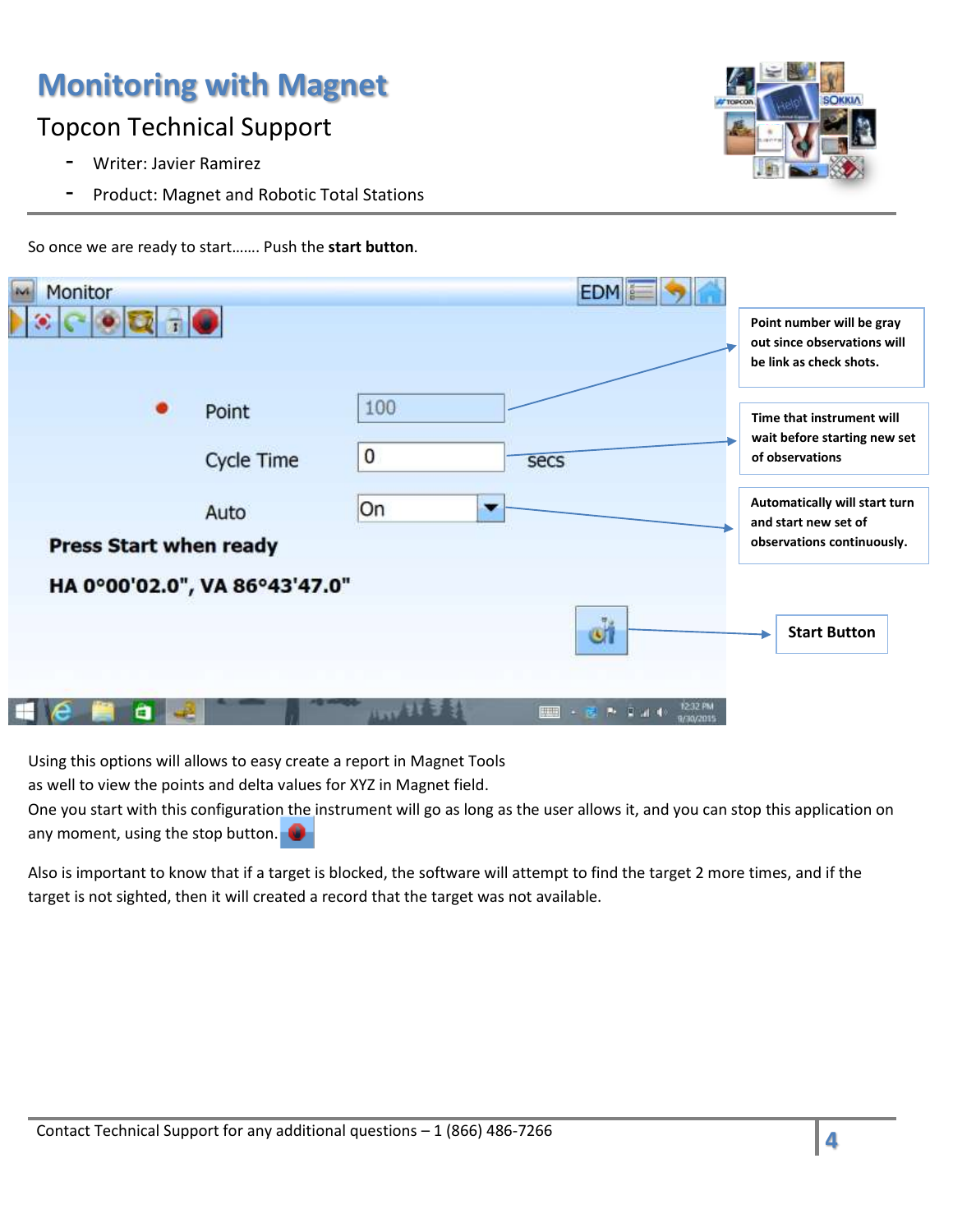### Topcon Technical Support

- Writer: Javier Ramirez
- Product: Magnet and Robotic Total Stations

Once we obtain as many cycles as needed, all data observation can be seems under edit points in the check shots tab as well as the raw data.

### Example of collected points using the "**Store as check point**" option

| <b><i>int</i></b> Edit Point |                                            |               | $\checkmark$ | <b>Edit Point</b>                    |          |           |          |              |          |         |      |
|------------------------------|--------------------------------------------|---------------|--------------|--------------------------------------|----------|-----------|----------|--------------|----------|---------|------|
|                              | Point Layer/Style Check Points Image       |               |              | Point Layer/Style Check Points Image |          |           |          |              |          |         |      |
| ۰<br>Point                   | 101                                        | Control Point |              | <b>Name</b>                          | dN       | <b>de</b> | ЕM       | <b>North</b> | East     | Elev.   | Note |
|                              |                                            |               |              | 101                                  | $-0.001$ | 0.003     | $-0.012$ | 970.213      | 1997.532 | 505,865 | 101  |
| Code<br>诟                    | ×<br>œ                                     |               |              | 101                                  | $-0.001$ | 0.003     | $-0.012$ | 970.213      | 1997.532 | 505.865 | 101  |
|                              |                                            |               |              | 101                                  | $-0.001$ | 0.003     | $-0.012$ | 970.213      | 1997.532 | 505.865 | 101  |
| Local(USft)                  |                                            | <b>Note</b>   |              | 101                                  | $-0.001$ | 0.003     | $-0.012$ | 970.213      | 1997.532 | 505.865 | 101  |
| <b>North</b>                 | 970.212                                    |               |              | 101                                  | $-0.001$ | 0.003     | $-0.012$ | 970.213      | 1997.532 | 505.865 | 101  |
|                              |                                            |               |              | 101                                  | $-0.001$ | 0.003     | $-0.012$ | 970.213      | 1997.532 | 505.865 | 101  |
| East                         | 1997.535                                   |               |              | 101                                  | $-0.001$ | 0.003     | $-0.012$ | 970.213      | 1997.532 | 505.865 | 101  |
| Elevation                    | Carl March 2014 Start Land Carl<br>505.853 |               |              | 101                                  | $-0.001$ | 0.003     | $-0.012$ | 970.213      | 1997.532 | 505.865 | 101  |
|                              |                                            |               |              | 101                                  | $-0.001$ | 0.003     | $-0.012$ | 970.213      | 1997.532 | 505,865 | 101  |
|                              |                                            |               |              |                                      |          |           | A. A.    |              |          |         | 101  |

This allows for a quick analysis and preview of the data.

Also know that if desired you can measure the targets Direct and Reverse by simply…….

| $\mathbf{N}$ $\mathbf{N}$ $\mathbf{N}$ $\mathbf{N}$ $\mathbf{N}$ |                             |                  |                             |                          |        |                   |
|------------------------------------------------------------------|-----------------------------|------------------|-----------------------------|--------------------------|--------|-------------------|
|                                                                  |                             | Meas Method      |                             | Direct                   |        |                   |
| ٠<br>Point                                                       | 100                         |                  |                             | Direct<br>Direct/Reverse |        |                   |
| Cycle Time                                                       | 0<br>secs                   |                  | I. Measure reverse distance | Hz                       | 5.0    | sec               |
|                                                                  |                             |                  | El Auto accept measurement  | Dist.                    | 0.0200 | <b>USft</b>       |
| Auto                                                             | on<br>×                     |                  |                             | VA                       | 5.0    | sec               |
| Press Start when ready                                           |                             |                  |                             |                          |        |                   |
| HA 0°00'02.0", VA 86°43'47.0"                                    |                             |                  |                             |                          |        |                   |
|                                                                  | sit                         |                  |                             |                          |        |                   |
|                                                                  |                             |                  |                             |                          |        | Next >>           |
|                                                                  |                             |                  |                             |                          |        |                   |
|                                                                  |                             |                  |                             |                          |        |                   |
| σl                                                               | 计标准符<br><b>ME-STORY FOR</b> |                  | a                           | 心理学者                     |        |                   |
|                                                                  |                             |                  |                             |                          |        |                   |
|                                                                  | <b>Mode</b>                 |                  | ××                          |                          |        |                   |
|                                                                  |                             |                  |                             |                          |        |                   |
|                                                                  | Meas Method                 | Direct/Reverse   | ×                           |                          |        |                   |
|                                                                  |                             |                  |                             |                          |        |                   |
|                                                                  | - Measure reverse distance  | Tolerances<br>Hz | 5.0<br>sec                  |                          |        |                   |
|                                                                  | Auto accept measurement     | Dist.            | 0.0200<br><b>USR</b>        |                          |        |                   |
|                                                                  |                             | VA               | 5.0<br>sec                  |                          |        |                   |
|                                                                  |                             |                  |                             |                          |        |                   |
|                                                                  |                             |                  |                             |                          |        |                   |
|                                                                  |                             |                  |                             |                          |        |                   |
|                                                                  |                             |                  |                             |                          |        |                   |
|                                                                  |                             |                  | Next >>                     |                          |        | $m - 1$ , $n + 1$ |

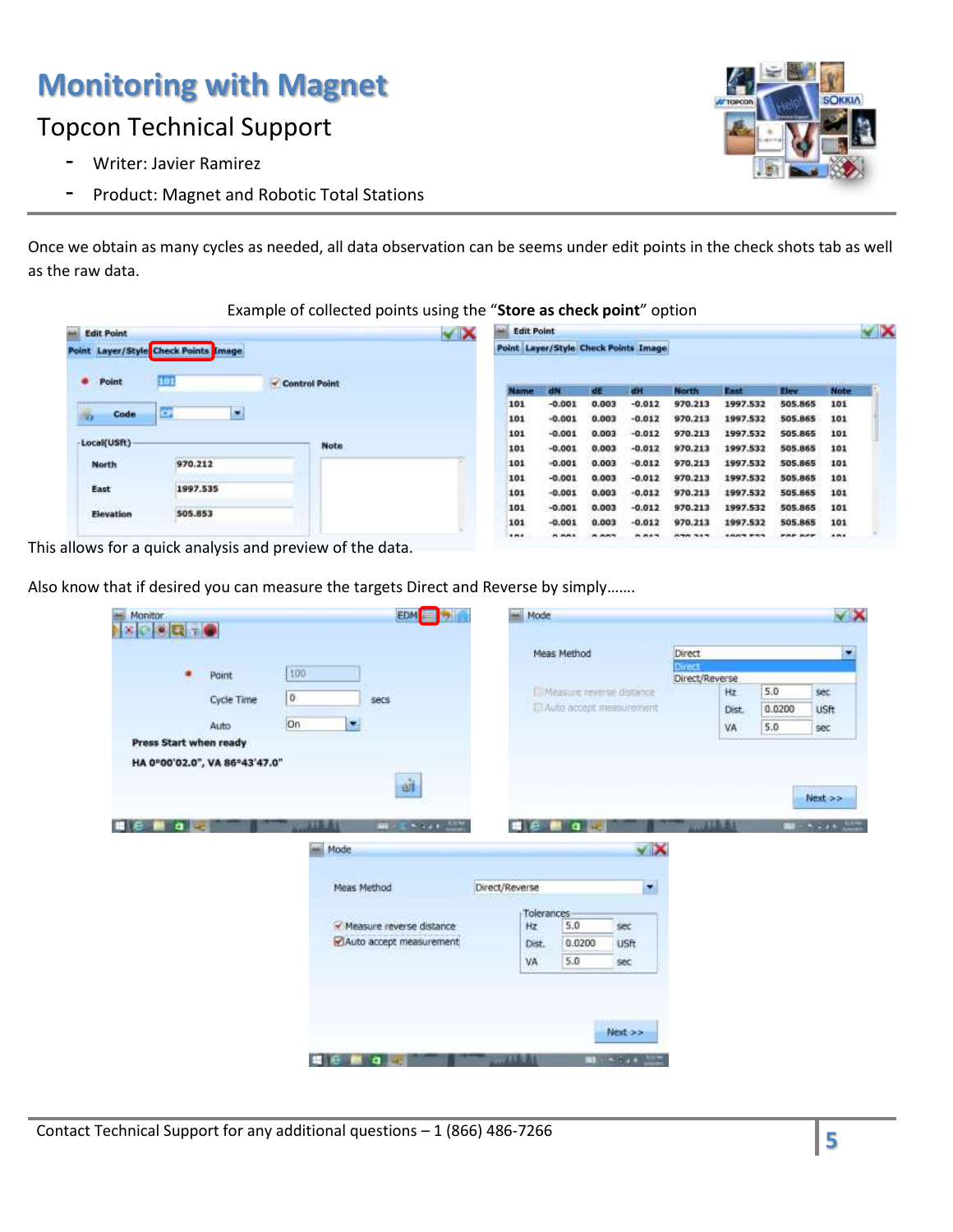## Topcon Technical Support

- Writer: Javier Ramirez
- Product: Magnet and Robotic Total Stations

### **Step 3 Create the report**… Time to share…

For the first time executing a report we must first have the report configuration of the data that we want to include in the report.

| <b>Report Tab</b><br>Report                                                | Report                                    | <b>Report Configuration   Add New Report  </b><br>New report |           | <b>MONITOR</b> |
|----------------------------------------------------------------------------|-------------------------------------------|--------------------------------------------------------------|-----------|----------------|
| Report Configuration                                                       | Configuration                             |                                                              | æ.        |                |
| Reports:<br>Points<br>Post Adjustment                                      | Quality Control<br><b>TS Observations</b> | <b>MONITOR</b>                                               |           |                |
|                                                                            |                                           |                                                              |           |                |
| New report                                                                 | New Adj report                            | Delete report<br>Copy report as                              | Execute   |                |
| Report item templates:                                                     |                                           | Included report items                                        | Move Up   |                |
| Observation View<br>Occupation View<br>Point Summary                       | ×                                         | Project<br>Point Summary                                     | Move Dawn |                |
| Project<br>Repeated Observations                                           | 35                                        | Check Shots<br>Map View                                      | Remove    |                |
| Stake Out Line or Arc.<br>Stake Out Points<br>Stake Out Road               |                                           |                                                              | Options:  |                |
| <b>Report format</b><br>HTML<br>Microsoft Word<br>@ Microsoft Excel<br>PDF |                                           | Close                                                        |           |                |
| Report item templates:<br><b>Observation View</b>                          |                                           | Included report items:<br>Topcon Logo                        |           | Move Up        |
| ▲<br>Occupation View                                                       |                                           | Project<br>Point Summary                                     |           | Move Down      |
| Point Summary<br>Project                                                   | >>                                        | <b>Check Shots</b><br>Map View                               |           | Remove         |
| Repeated Observations<br>Stake Out Line or Arc                             |                                           |                                                              |           |                |
| <b>Stake Out Points</b><br>Stake Out Road<br>┯                             |                                           |                                                              |           | Options        |



Offering a clean ready look to share the information or to do further analysis.